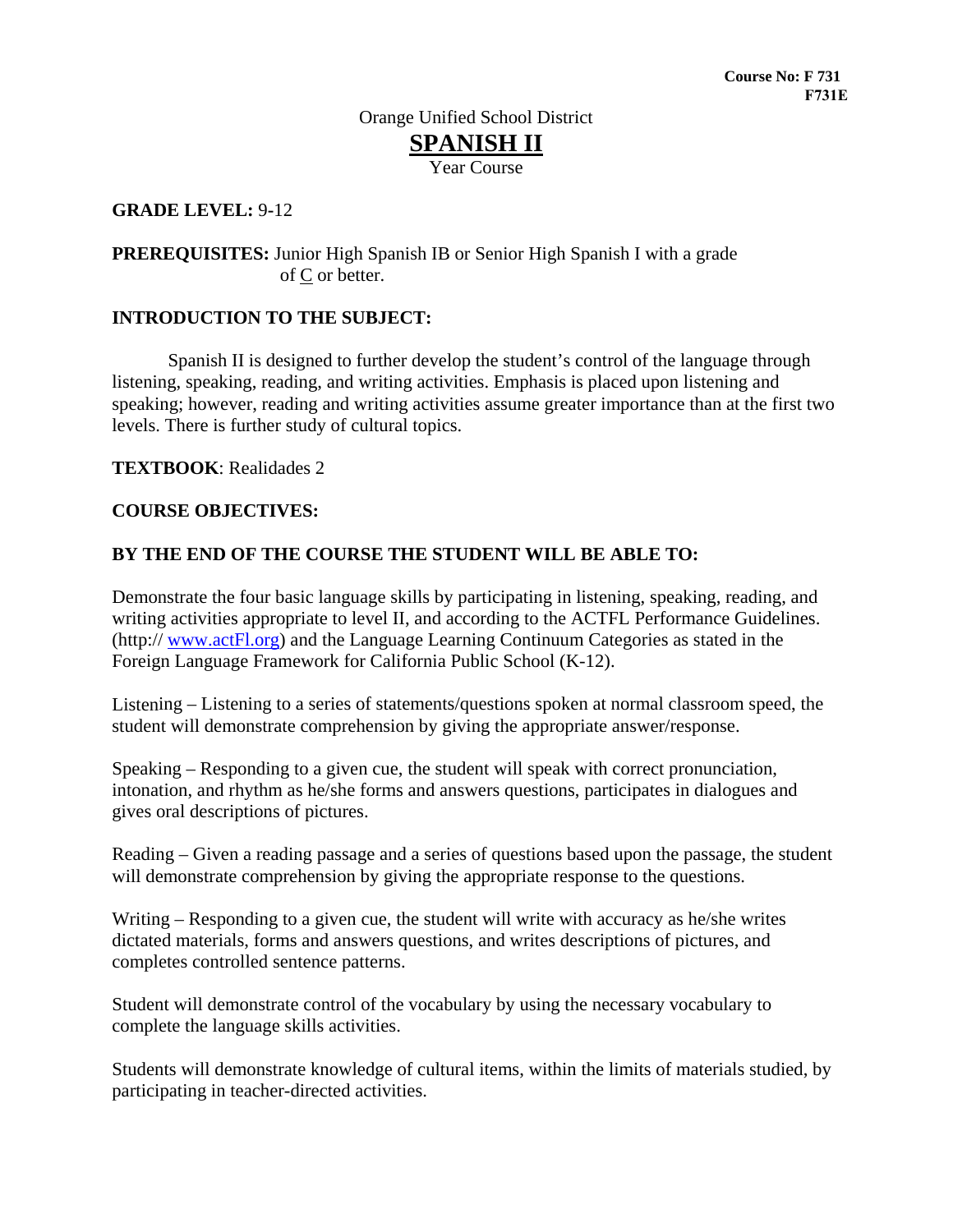\*All concepts presented in **Spanish** I will be reviewed at appropriate times during **Spanish II**.

## **COURSE OVERVIEW AND APPROXIMATE UNIT TIME ALLOTMENTS:**

#### **FIRST SEMESTER WEEKS**

- I. Themes 18
	- a. Describing people
	- b. Classroom items, activities and rules
	- c. Extracurricular activities
	- d. Daily routines and getting ready for an event
	- e. Shopping, prices and money
	- f. Running errands and locations in downtown
	- g. Places in a city or town, driving terms and transportation
	- h. Toys, play terms and describing children
	- i. Expression describing etiquette, holiday and family celebrations
	- II. Grammar
		- a. Adjectives
		- b. Noun and adjective agreement
		- c. Verb tenses (regular, irregular, stem-changing)
			- i. Present, present progressive, preterite, imperfect
		- d. Ser vs. Ester
		- e. Conocer vs. Saber
		- f. Reflexive and reciprocal actions
		- g. Personal, direct and indirect pronouns
		- h. Demonstrative adjectives

## **SECOND SEMESTER WEEKS**

- I. Themes 18
	- a. Natural disasters and weather
	- b. Emergencies, parts of the body and injuries
	- c. Television, movie plots, and characters
	- d. Food and cooking
	- e. Traveling and transportation
	- II. Grammar
		- a. Adjectives
		- b. Noun and adjective agreement
		- c. Verb tenses (regular, irregular, stem-changing)
			- i. Imperfect progressive, present perfect, future and subjective
		- d. Placement of reflexive, direct and indirect pronouns
		- e. Idiomatic expressions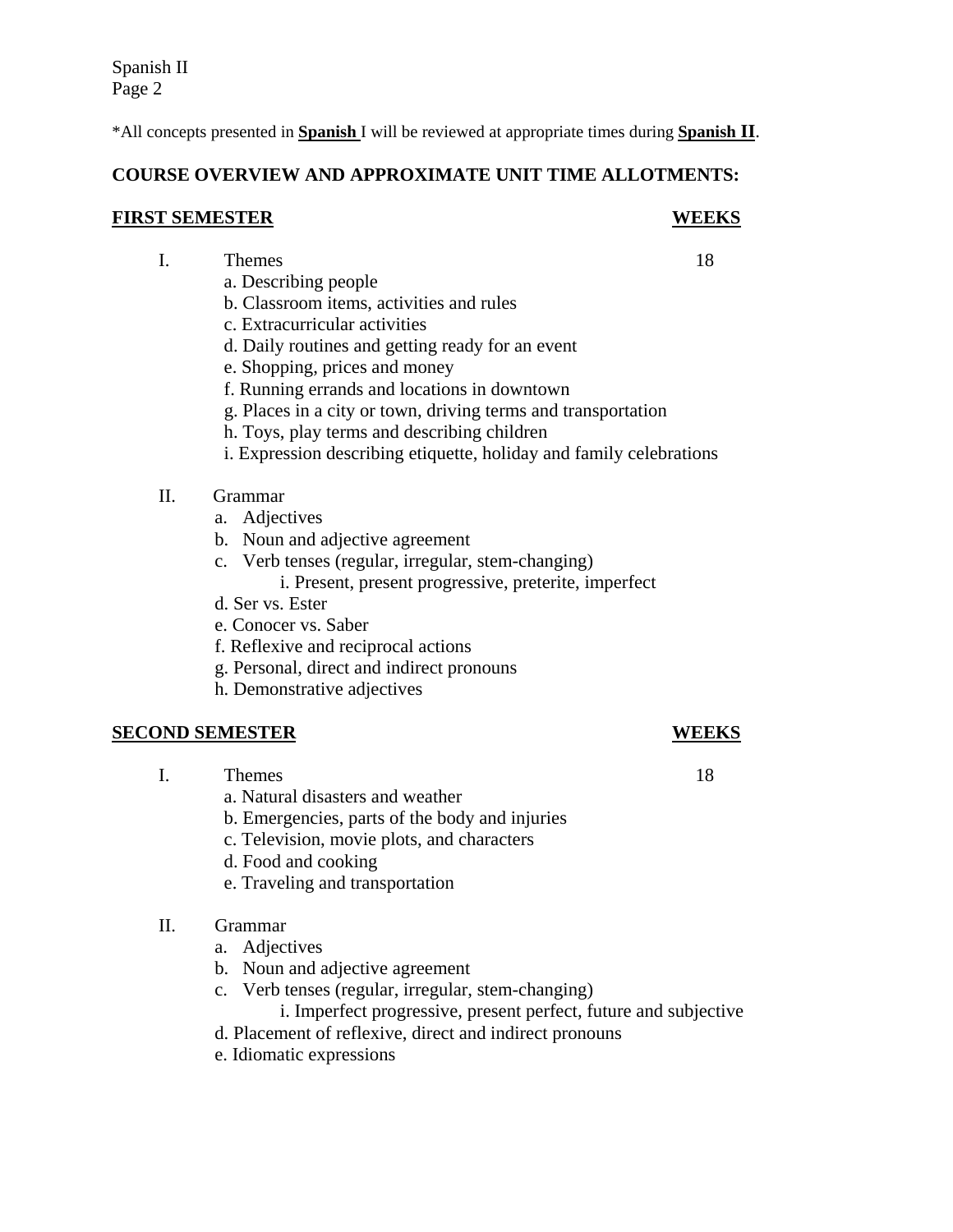## **TEXTBOOK, Realidades 2**

#### **FIRST SEMESTER**

Chapter 1a/b: Review of Spanish

- Describing classroom objects and activities
- Talk about classroom rules
- Express affirmative and negative ideas
- Compare the school rules and customs in others countries with those of your own school
- Talk about extracurricular activities
- Compare people and things
- Say what people know/know how to do
- Say with whom or what people are familiar
- Ask and tell how long something has been going on
- Understand cultural perspectives on extracurricular activities

#### Chapter 2a/b

- Describe getting reading for a special event
- Talk about daily routines
- Describe people and things
- Understand cultural perspective on clothing
- Describe clothing and fashion
- Talk about shopping
- Describe events in the past
- Point out specific objects
- Avoid repetition when comparing similar things

#### Chapter 3a/b

- Talk about things you did and where you did them
- Explain why you couldn't do certain things
- •Describe things you bought and where they were bought
- Understand cultural perspectives on shopping
- Give directions
- Give directions for a task
- Discuss driving and good driving habits
- Understand perspectives on neighborhoods

#### Chapter 4a/b

- Discuss childhood toys and games
- Describe what you were like as a child
- Talk about activities that you used to do as a child
- Understand cultural perspectives on childhood songs
- Describe holiday celebrations
- Talk about family relatives
- Describe people, places and situations in the past